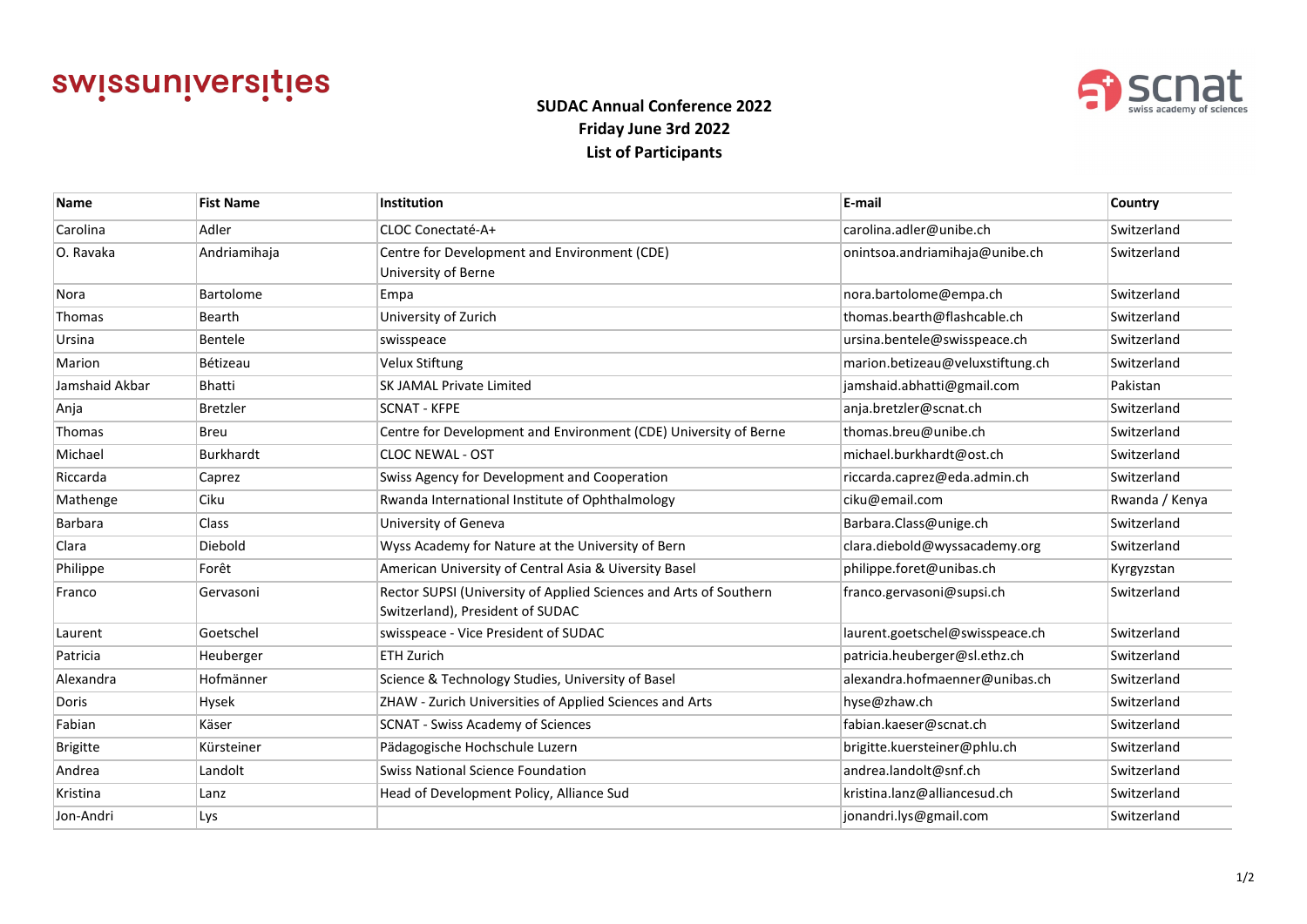# swissuniversities



## **SUDAC Annual Conference 2022 Friday June 3rd 2022 List of Participants**

| <b>Name</b>    | <b>Fist Name</b>   | <b>Institution</b>                                               | E-mail                              | <b>Country</b> |
|----------------|--------------------|------------------------------------------------------------------|-------------------------------------|----------------|
| Rahul          | Mehrotra           | Graduate Institute, Geneva                                       | rahul.mehrotra@graduateinstitute.ch | Switzerland    |
| Noria          | Mezlef             | Université de Genève                                             | noria.mezlef@unige.ch               | Switzerland    |
| Fariba         | Moghaddam          | <b>CLOC DEAR MENA</b>                                            | fariba.moghaddam@hes-so.ch          | Switzerland    |
| Darcy          | Molnar             | ETH Zürich, Institute of Environmental Engineering               | darcy.molnar@ifu.baug.ethz.ch       | Switzerland    |
| Randy          | Muñoz              | University of Zurich                                             | randy.munoz@geo.uzh.ch              | Switzerland    |
| David          | O'Brien            | Senior Program Specialist, IDRC                                  | dobrien@idrc.ca                     | Canada         |
| Christoph      | Oberlack           | Centre for Development and Environment (CDE) University of Berne | christoph.oberlack@unibe.ch         | Switzerland    |
| Corinne A.     | Pernet             | PHZH - Zurich University of Teacher Education                    | corinne.pernet@phzh.ch              | Switzerland    |
| Isabelle       | Providoli          | CLOC East Af-rica and the Horn                                   | isabelle.providoli@unibe.ch         | Switzerland    |
| <b>Nicolas</b> | Randin             | Swiss Agency for Development and Cooperation - SDC               | nicolas.randin@eda.admin.ch         | Switzerland    |
| Swetha         | Rao Dhananka       | <b>CLOC Knowledge2Action</b>                                     | swetha.raodhananka@hefr.ch          | Switzerland    |
|                |                    | HETS-FR - Haute école de travail social Fribourg                 |                                     |                |
| Taenaz         | Shakir             | HETS-FR - Haute école de travail social Fribourg                 | taenaz.shakir@hefr.ch               | Switzerland    |
| Jimena         | Solar              | Centre for Development and Environment (CDE) University of Berne | jimena.solar@unibe.ch               | Peru           |
| Stuart         | Lane               | Swiss National Science Foundation Research Council               | Stuart.Lane@unil.ch                 | Switzerland    |
| Dimitri        | Sudan              | swissuniversities                                                | dimitri.sudan@swissuniversities.ch  | Switzerland    |
| David          | Svarin             | Swiss National Science Foundation                                | david.svarin@snf.ch                 | Switzerland    |
| <b>Clemens</b> | Tuor               | swissuniversities                                                | clemens.tuor@swissuniversities.ch   | Switzerland    |
| Claudio        | Valsangiacomo      | CLOC East Africa and the Horn                                    | claudio.valsangiacomo@supsi.ch      | Switzerland    |
| Morgane        | Villarrubia Kammer | Swiss Agency for Development and Cooperation - SDC               | morgane.villarrubia@eda.admin.ch    | Switzerland    |
| Dea            | Wehrli             | Empa                                                             | andrea.wehrli@empa.ch               | Switzerland    |
| Nathalie       | Wyser Vizcarra     | Swiss Agency for Development and Cooperation - SDC               | nathalie.wyser@eda.admin.ch         | Switzerland    |
|                |                    |                                                                  |                                     |                |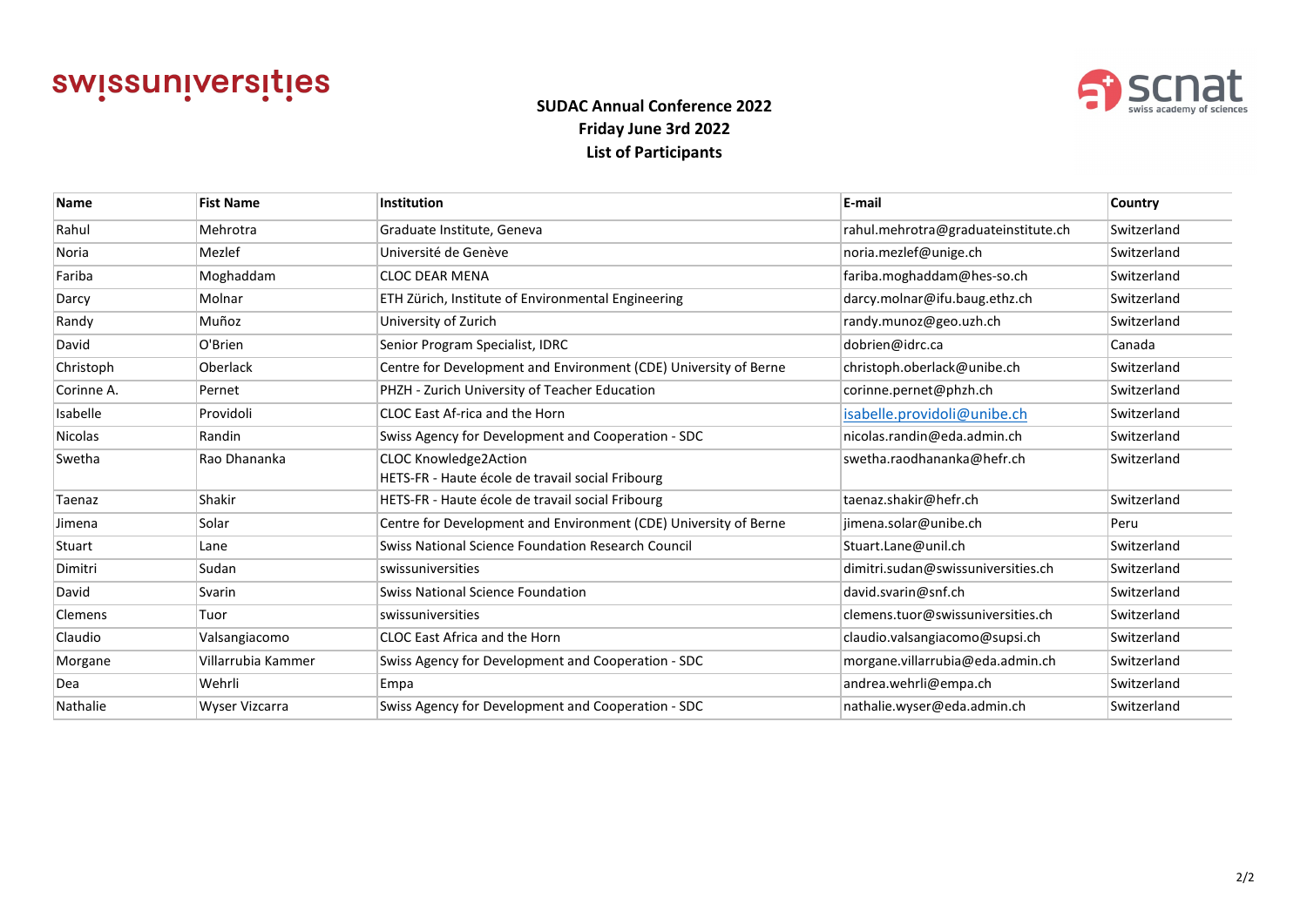



### **SUDAC Annual Conference 2022 Friday June 3rd 2022 List of Participants on line**

| <b>Name</b>                      | <b>Fist Name</b> | Institution                                                   | E-mail                              | Country             |
|----------------------------------|------------------|---------------------------------------------------------------|-------------------------------------|---------------------|
| AMA A. AHENE-CODJOI AHENE-CODJOE |                  | UNIVERSITY OF GHANA                                           | aaahene-codjoe@ug.edu.gh            | <b>GHANA</b>        |
| Nasir                            | Ahammad          | Central University of Tamil Nadu                              | nasir4geo@gmail.com                 | India               |
| Angela Azumah                    | Alu              | University of Ghana                                           | angelaalu@gmail.com                 | Ghana               |
| Deepak                           | Aryal            | Tribhuvan University                                          | deepak.aryal@cdhm.tu.edu.np         | Nepal               |
| Mansi                            | Awasthi          | Assistant Professor                                           | mansi.awasthi@gmail.com             | India               |
| Thomas                           | Bearth           | Univ. of Zurich                                               | thomas.bearth@flashcable.ch         | Switzerland         |
| Yoran                            | Beldengrün       | <b>SIRIS Academic</b>                                         | yoran.beldengruen@sirisacademic.com | <b>SPAIN</b>        |
| Jenny                            | Bentley          | associated researcher                                         | bentley.jen@gmail.com               | Switzerland / India |
| Bipasha                          | Bhattacharya     | <b>COHRD</b>                                                  | bipasha@cohred.org                  | Switzerland         |
| Shreyashi                        | Bhattacharya     | Indian Institute of Technology Kharagpur                      | shreyashi.b123@gmail.com            | India               |
| Lina                             | Bose             | Research Scholar                                              | linabose08@gmail.com                | India               |
| Amandine                         | Bovay            | University of Basel / Botnar Research Centre for Child Health | amandine.bovay@brc.ch               | Switzerland         |
| Kelly                            | Brito            | Finnish University Partnership for International Development  | kelly.brito@helsinki.fi             | Finland             |
| Ambroise                         | Bulambo          | Université de Fribourg&Université de Kikwit (RDC)             | ambroise.bulambo@gmail.com          | Suisse & RDCongo    |
| Afona                            | Chernet          | swiss tph                                                     | afona.chernet@swisstph.ch           | switzerland         |
| Gunjan                           | Chowhan          | Research scholar                                              | chowhan.gunjan1993@gmail.com        | India               |
| Sampurna                         | Das              | University of Delhi                                           | sampurnasoc@gmail.com               | India               |
| Prince                           | Dickson          | The Tattaaunawa Roundtable Initiative                         | pcdbooks@gmail.com                  | Nigeria             |
| A <sub>P</sub>                   | Dimri            | Indian Institute of Geomagnetism                              | apdimri@hotmail.com                 |                     |
| Josaine                          | Dingler          | <b>WSL</b>                                                    | josaine.dingler@wsl.ch              | Switzerland         |
| Zawadi                           | Endanda          | Université de Goma                                            | zawadiend@yahoo.fr                  | RDCongo             |
| Juan Eduardo                     | Gallo            | Universidad Austral - CONICET                                 | jgallo@cas.austral.edu.ar           | Argentina           |
| Héctor                           | García Hernández | <b>UNAM</b>                                                   | garcector@yahoo.com                 | México              |
| Raktima                          | Ghosh            | PhD Scholar, Indian Institute of Technology Kharagpur         | ghosh.rak12@gmail.com               | India               |
| Olanrewaju                       | Gregory          | <b>Greg Ohio Development Foundation</b>                       | gregdevfund@yahoo.com               | Nigeria             |
| Ayé Clarisse                     | HAGER-M\'BOUA    | Université Alassane Ouattara                                  | hager.clarisse@gmail.com            | Côte d'Ivoire       |
| Patricia                         | Heuberger        | <b>ETH Zurich</b>                                             | patricia.heuberger@sl.ethz.ch       | Switzerland         |
| Patricia                         | Heuberger        | <b>ETH Zurich</b>                                             | patricia.heuberger@sl.ethz.ch       | Switzerland         |
| Pia                              | Hollenbach       | University of Lausanne                                        | pia.hollenbach@unil.ch              | switzerland         |
| Claudia                          | Howald           | <b>CDC SUPSI</b>                                              | claudia.howald@supsi.ch             | Svizzera            |
| Carla                            | Inguaggiato      | University of Bologna - University of Berne                   | carla.inguaggiato@cde.unibe.ch      | Switzerland         |
| Anna                             | Jaquinta         | <b>SUPSI</b>                                                  | anna.jaquinta@supsi.ch              | Switzerland         |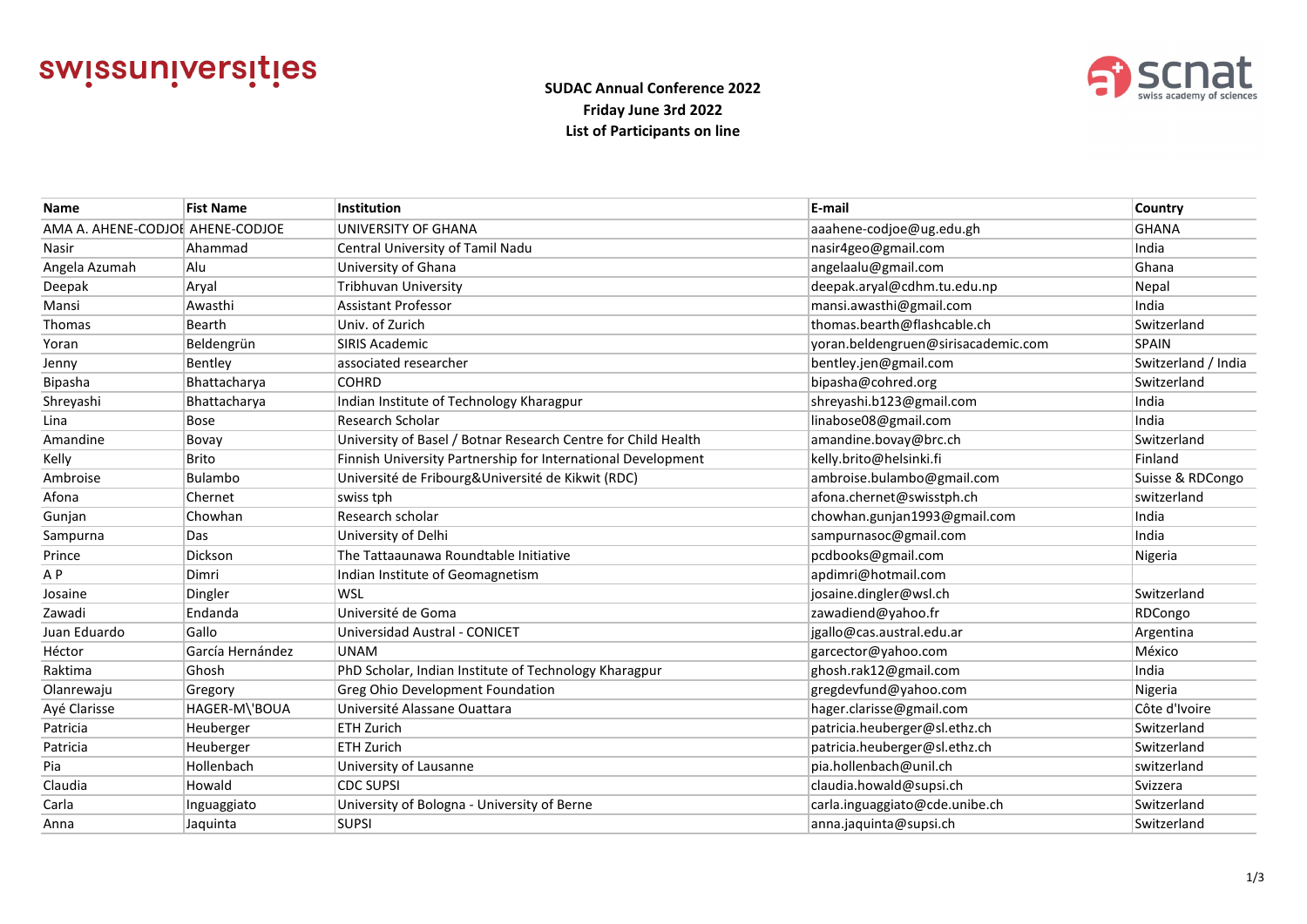



### **SUDAC Annual Conference 2022 Friday June 3rd 2022 List of Participants on line**

| <b>Name</b>        | <b>Fist Name</b> | Institution                                                     | E-mail                                   | Country               |
|--------------------|------------------|-----------------------------------------------------------------|------------------------------------------|-----------------------|
| <b>Briony</b>      | Jones            | University of Warwick                                           | B.Jones.5@warwick.ac.uk                  | United Kingdom        |
| Kirsty             | Kaiser           |                                                                 | klipp@cohred.org                         |                       |
| Sony               | Kayc             | Independent Researcher                                          | sonykayc@gmail.com                       | Nepal                 |
| Meeta              | Keswani Mehra    | Jawaharlal Nehru University                                     | meetakm@jnu.ac.in                        | India                 |
| Mouzayian          | Khalil           | University of Warwick                                           | mouzayian.khalil-babatunde@warwick.ac.uk | <b>United Kingdom</b> |
| Bernard            | Kirui            | <b>Egerton University</b>                                       | bkkirui@egerton.ac.ke                    | Kenya                 |
| <b>Tobias</b>      | Klaus            | Ecolog Institut for Social-Ecological Research and Educatiom    | tobias.klaus@ecolog-institut.de          | Germany               |
| Benjamin           | Koudou           | swiss Center for Scientific Research in Cote d\'Ivoire          | guibehi.koudou@csrs.ci                   | Cote d'Ivoire         |
| Ashutosh           | Kumar            | <b>NA</b>                                                       | ashuji.001@gmail.com                     | India                 |
| Phokham            | Latthachack      | Ravaka                                                          | phokhaml@gmail.com                       | Laos                  |
| Ulrike             | Lühe             | swisspeace - University of Basel                                | ulrike.luehe@swisspeace.ch               | switzerland           |
| Nelly              | Masayi           | Kibabii University                                              | nellymasayi05@gmail.com                  | Kenya                 |
| Martin             | Mbaga            |                                                                 | martin@impalabridge.com                  | Belgium               |
| Rahul              | Mehrotra         | Graduate Institute, Geneva                                      | rahul.mehrotra@graduateinstitute.ch      | Switzerland           |
| Elham              | Mohammadi        |                                                                 | e9mohamm@uwaterloo.ca                    |                       |
| Doua Bandhe Prisca | Mori             | Université Alassane Ouattara                                    | prisca.doua@csrs.ci                      | Côte d'Ivoire         |
| Armstrong          | Mudzengerere     | Student                                                         | jonathanmudzengerere@gmail.com           | Zimbabwe              |
| Jenia              | Mukherjee        | Department of Humanities and Social Sciences IIT Kharagpur      | jeniamukherjee@gmail.com                 | India                 |
| Subham             | Mukherjee        | Hebrew University of Jerusalem Israel                           | subham.mukherjee@mail.huji.ac.il         | Israel                |
| Ahmed              | Nayyar           |                                                                 | ahmadnayar@gmail.com                     | Pakistan              |
| Mariah             | Ngutu            | University of Nairobi, Gender and African Studies               | mariah@uonbi.ac.ke                       | Kenya                 |
| Nuné               | Nikoghosyan      | University of Geneva                                            | nune.nikoghosyan@unige.ch                | Switzerland           |
| Binyam             | Obsu             | Hawassa University                                              | binyammoreda@hu.edu.et                   | Ethiopia              |
| Johanna            | Pajula           | SAFINET, Tampere University                                     | johanna.pajula@tuni.fi                   | Suomi                 |
| Ignacio            | Priego           | NewMusicSA                                                      | ignacio.priego@gmail.com                 | South Africa          |
| Isabelle           | Providoli        | Center for Development and Environment (CDE) University of Bern | isabelle.providoli@unibe.ch              | Switzerland           |
| Arifah             | Rahmawati        | Center for Security and Peace Studies of Gadjah Mada University | arifahr1213@gmail.com                    | Indonesia             |
| Malala Onisoa      | Rakotojaofeno    | University of Antananarivo                                      | mrakotojaofeno@gmail.com                 | Madagascar            |
| Laura              | Royer            | The Guild of European Research-Intensive Universities           | laura.royer@the-guild.eu                 | Belgium               |
| Nabanita           | Samanta          |                                                                 | nabanitasamanta097@gmail.com             | India                 |
| Sonja              | Schenkel         | Paititi Lab / Story Tex                                         | sonja.schenkel@paititi-lab.org           | Switzerland           |
| Osama              | Seidahmed        | <b>Research Scientist</b>                                       | osama.seidahmed@swisstph.ch              | Sudan                 |